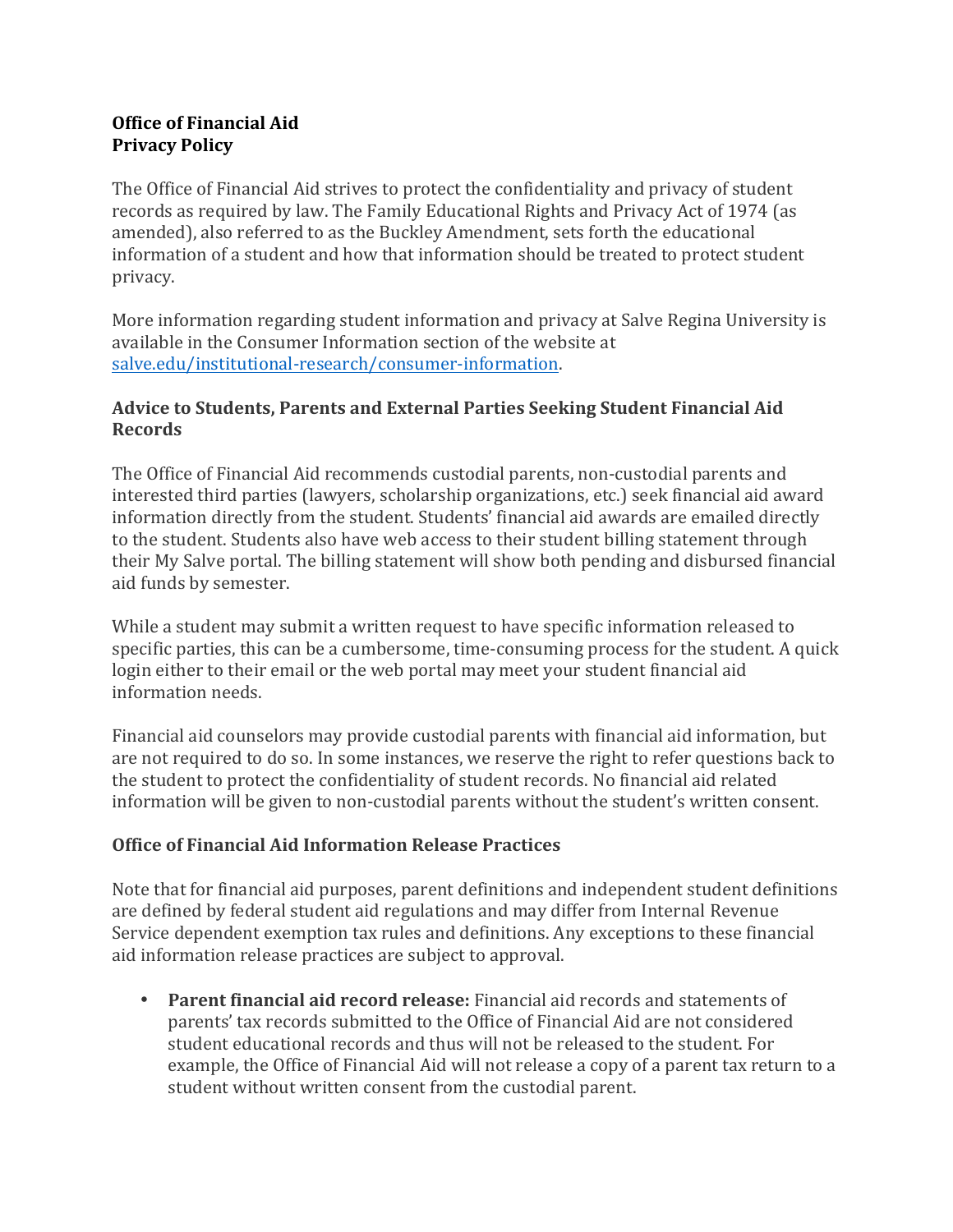- Non-custodial parent information inquiries: Financial aid staff will not release student financial aid information to the non-custodial parent(s) of a student considered dependent for financial aid purposes.
- Parents of independent student information inquiries: Financial aid staff will not release student financial aid information to the parent(s) of a student considered independent for financial aid purposes.
- **Student written requests:** A student may submit a written and signed request for the release of student financial aid information to the Office of Financial Aid that specifies the following:  $(1)$  exactly what information is to be released;  $(2)$  the time period the information is for; (3) the reason the information is being sought; (4) who the information should be released to.
- Third-party requests: No student-specific financial aid information is provided to any third party by phone or in person.

# **Office of Financial Aid Identity Confirmation Practices**

- Student identity confirmation in person: The preferred method for confirming student identity is the student's personal presentation of a valid Salve Regina ID, driver's license or passport (picture ID).
- Student identity confirmation on the telephone: Over the phone, student identity will be verified through the Salve Regina student ID (provided in student acceptance letters). To preserve the privacy of student records, the Office of Financial Aid reserves the right to deny telephone service to a caller if the identity of the caller cannot be confirmed or is in doubt.
- Dependent student custodial parent confirmation in person or phone: Custodial parent identity will be verified by asking a series of questions: full name of student and parent, student identification number, and parent date of birth as reported on the FAFSA. To preserve the privacy of student records, the Office of Financial Aid reserves the right to deny telephone service to a caller if the identity of the caller cannot be confirmed or is in doubt.
- Independent student parents on the telephone or in person: No student-specific financial aid information will be released to the parents of students considered independent for financial aid purposes.

# **Social Security Number (SSN) Use by Financial Aid Office and the Federal Student Aid Programs**

The Office of Financial Aid uses the information students provide on the FAFSA to determine eligibility to receive federal, state and institutional student financial aid and the amount of eligibility. Sections 483 and 484 of the Higher Education Act of 1965, as amended, gives the Federal Student Aid Programs (FSAP) and DFA the authority to ask students and parents these questions, and to collect the SSN of students and parents. The Office of Financial Aid, FSAP and your state aid agency uses the SSN to verify, identify and retrieve records, and may request the SSN again for these purposes.